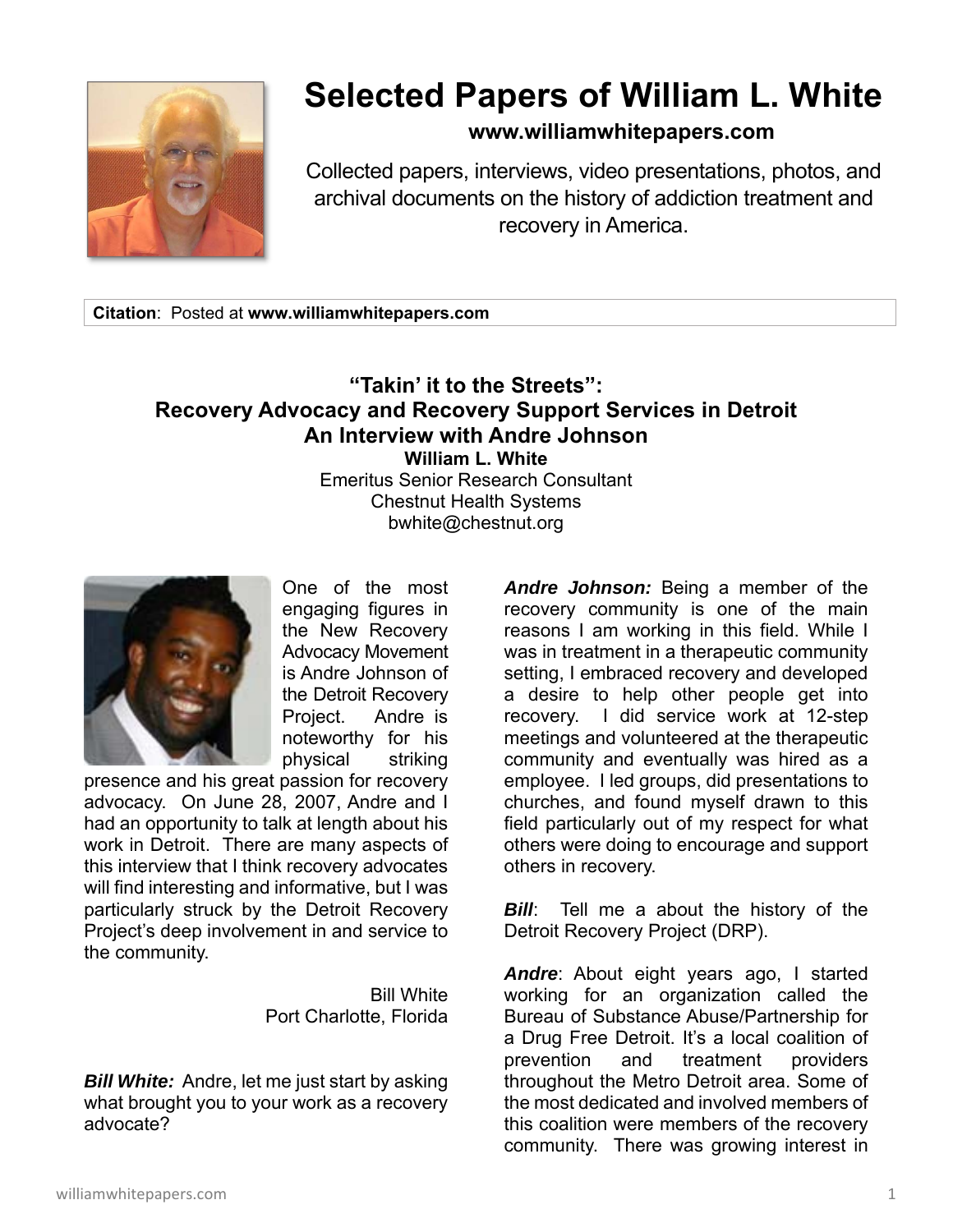finding opportunities for some of these individuals to work full time in the field. Dr. Calvin Trent, who is the Chairperson of the Partnership along with Detroit city councilwoman Alberta Tinsley-Talabi, found out about the Center for Substance Abuse Treatment's Recovery Community Services Program (RCSP). Consequently, the Partnership applied but was unsuccessful for an RCSP grant in 2001, however, applied again and was awarded the RCSP grant in 2003. Between 2001 and 2003 the RCSP grant had changed its focus from advocacy to recovery support services. We assessed our community and found we had about 13,000 people entering the Detroit treatment system each year, but that there was a high (more than half) relapse and recidivism rate. It was Dr. Trent's vision to create a system to help these people maintain their recovery following treatment. As we developed these services, we created the Detroit Recovery Project as an independent non-for-profit organization. We've taken the work that we've done for CSAT and we've expanded our services through out Wayne county, we have been able to leverage funding from the state, county, and city.

*Bill:* Andre, I want to review some of these services. Could we begin with the outreach services that DRP provides?

*Andre*: We've had a number of outreach initiatives. We have an outreach initiative called "taking it to the streets" where 5 to 10 recovering people go out to spread a message of hope in high drug traffic communities. We meet people on the streets and help get people into treatment, get people HIV tested, and linked the individuals to other services they may need. We make a lot of referrals every time we go out. It's amazing because a lot of times people don't even know that treatment is available and even more amazing is the number of people we meet who had no idea that long-term recovery was possible. We show them that recovery is possible, that treatment is available for those who need it, and that the government pays for it if you do not have health insurance.

*Bill:* What are some of the other either outreach or other recovery support services you've been involved in?

*Andre*: We have a number of recovery support services that we provide in our recovery house which serves as a welcome center, drop in center, and safe haven for the recovery community. We have a number of support groups, such as a recovery support group for persons with co-occurring disorders, and we average 13 to 20 people per group on a weekly base. Those in the cooccurring group are taking their medication as prescribed and they are taking their recovery seriously. They are making recovery work for them under tough circumstances—dependent living situations, limited income and few natural supports. We also have a support group for secondary illness made up of people in recovery with other health challenges. 80-90% of the people who attend this meeting are long time people in recovery who have been drug free 15 or more years with problems ranging from cancer to HIV to Hepatitis C. Our members really, really look forward to that group. We have support groups for men and for women, and groups that focus on parenting—the latter include a prevention focus related to alcohol, tobacco and drug use of children of parents who are in recovery.

 And we host a number of activities throughout the year to promote recovery. And we've launched our own campaigns to take on issues important to our community. For example, there was great concern about the number of alcohol billboards in the black community in Detroit. We worked with a city councilwoman to spearhead a campaign to eliminating the alcohol billboards in the black community. Our success in that campaign was recognized around the country. We've also worked in collaboration with the police department to address the illegal sale of tobacco to minors.

*Bill*: Let me ask you about the welcome center. If I walked into the welcome center what would I see going on?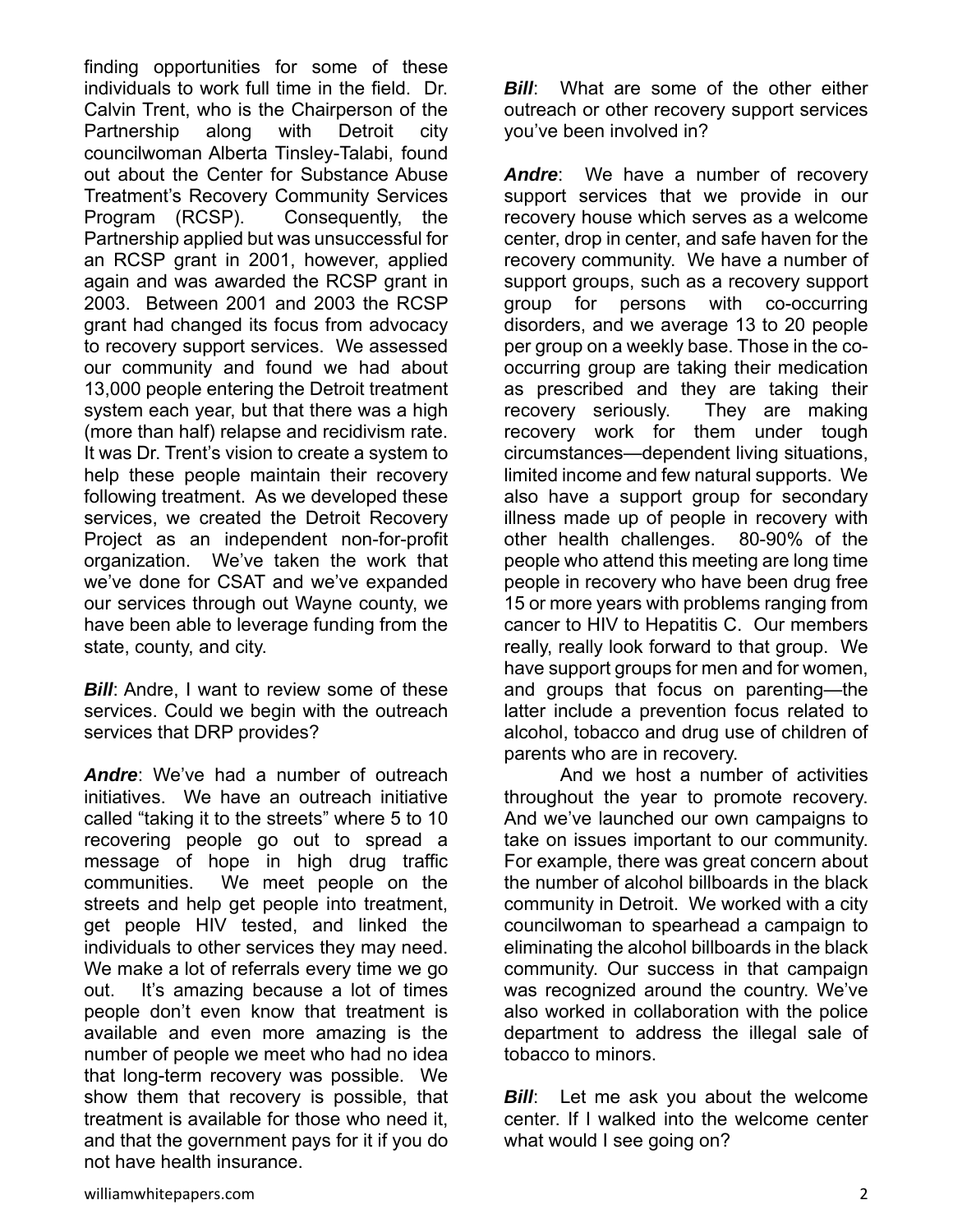*Andre*: The Welcome Center is a huge house in a historical area of Detroit. As you enter, you would be welcomed by a staff person. You would be given an option of fellowship or services ranging from our computer lab (four computer workstations) to our meditation room that has a great spiritual ambiance to it. You would see people playing cards, dominoes, and checkers. You would see other people watching TV—we have a lot of recovery-related videos. You would also see the GED room where people work in preparation of getting their GED. You would see people meeting in the groups I mentioned earlier and in various spiritual support groups. The Welcome Center typically operated 9 in the morning until 8 at night, 3 to 5 weekdays and on Saturdays. We also provide transportation for outside activities with a 15-passenger van with our CSAT grant. We have 4 full time employees and 2 part time employees at the house on a regular basis.

**Bill:** Let me ask you about some other specific programs. Could you describe the Recovery Warrior's award reception.

*Andre*: That reception is to honor a member of the community who has been a warrior, a soldier, for recovery within the community. We give out 5 or 6 awards at a sit down dinner with music and special entertainment (a recovery comedian this year). Most recently, we honored Judge Leona Lloyd who runs one of the best drug courts in the country. We generally host this reception in September as part of our Recovery Month celebrations.

**Bill:** I seem to remember that you also sponsor a number of athletic activities. Is this correct?

*Andre*: Yes, we have a recovery basketball league that practices every Wednesday and plays basketball every Saturday in a drug free tournament. This has been a really good opportunity to help people in the recovery community get in better physical shape.

*Bill***:** You referenced earlier some of the things you're doing around parenting. Is that part of your effort to strengthen recovering families?

*Andre*: We actually started that our second year, and it's has gone very well. Another thing we do is focus on recovery-related activities on the major holidays which can be a tough time for individuals and families. Thanksgiving Day and Christmas Day we prepare food for 1,500-2,000 people. We're cooking turkey and holiday foods for about 5 or 6 days in preparation. We usually have live music and lots of recovery testimonies, We invite the recovery community, particularly those in early recovery, because Thanksgiving, Christmas and New Year's Eve can be tough for people who have lost their families or are just getting their families back together. These are opportunities for recovering people to be surrounded by love rather than being alone. These events are supported by donations and have continued to grow over the years from 500 people to its present size. At our first such occasion, we had a young lady come in who was addicted to heroin and who had prostituted herself for over 20 years. She's now clean and sober going on 5 years, has been working, has a healthy relationship with a man who is part of the recovery community, and she's reunited with her daughters. Seeing people like that coming back every year is what it's all about.

*Bill***:** Andre, Could you describe your collaboration with the local faith community?

*Andre*: Sure. One of the things we discovered was that we had about 5,000 black churches in Detroit. Given the role of the church in the black community and how instrumental spirituality is recovery for African Americans, we reached out to the faith based community. We created a faithbased committee that links our work to large and small churches in our community. There are monthly meetings at which we discuss how we can educate the congregations about addiction and recovery and engage their support for people in recovery. A prayer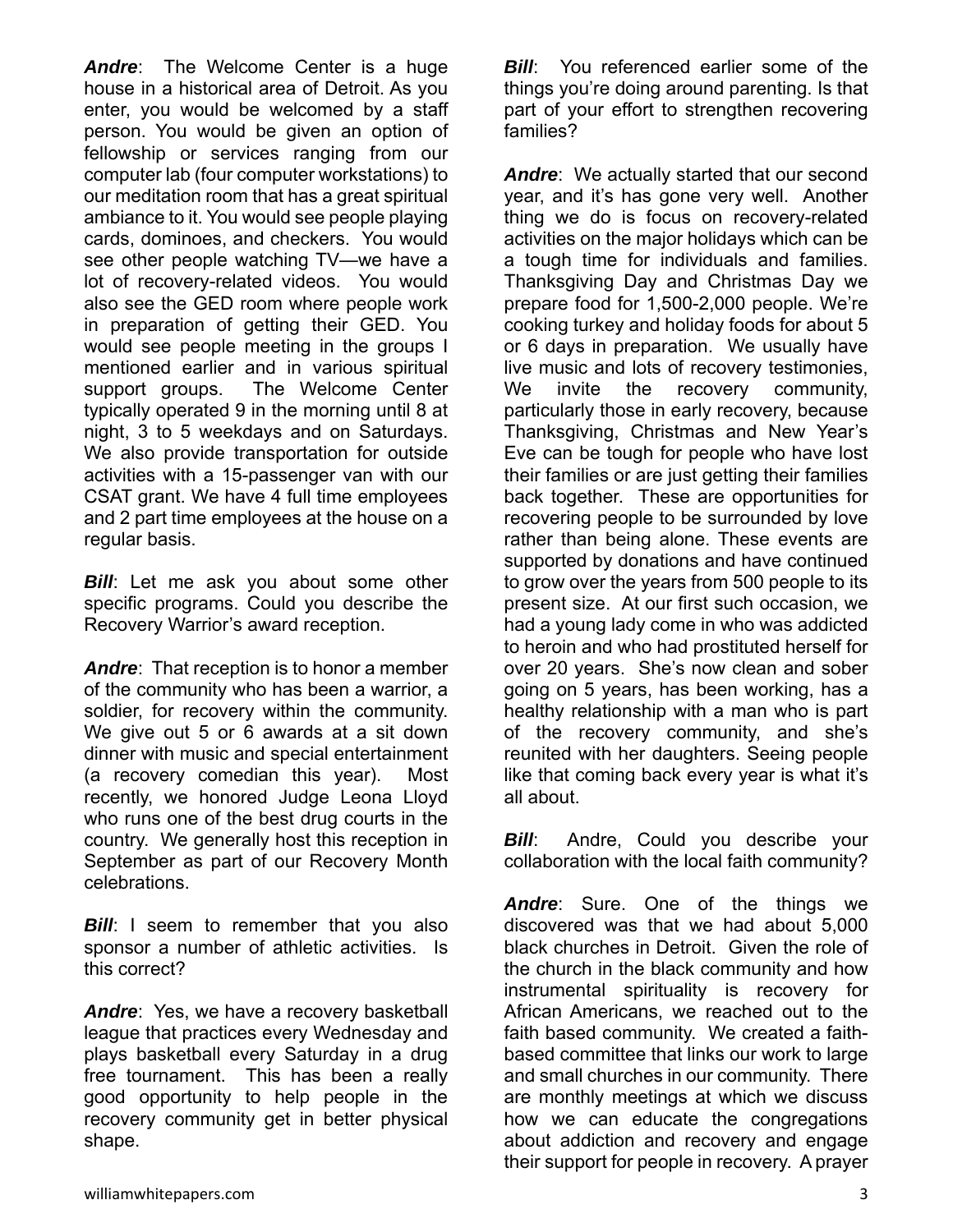breakfast has emerged out of this collaboration. The prayer breakfast has been an important part of our recovery month activities. We have had Dr. H. Wesley Clark and national speakers at the breakfast as well as many local recovery testimonies and celebratory music.

**Bill:** Are there other recovery celebration events that we haven't talked about?

*Andre*: We have a potluck Karaoke night which usually attracts about 500 - 600 people to our recovery welcome center. We have a huge back yard and we usually put a couple hundred chairs out there where we have a DJ with music. We have barbecue and good soul food, and show off some of the talents of our people in recovery. It's a fun and exciting activity. And this year we will host our second annual recovery symposium. Last year, we had Roland Williams in from San Francisco as a speaker. We partnered with the Wayne County Community College and found it was of value to the whole college. In the process, we found out that about 10% of their students were in recovery. It's all about partnerships. One of our recent partnerships assists members who have children who are trying to buy their own home. Through this effort, they are able to a rent a brand new home and just pay a small rent fee and after 5 years they have the option to buy the home at the same low monthly fee.

*Bill***:** What do you think has been DRP's greatest accomplishment to date?

*Andre*: For me, it would be the Recovery House. It has given recovery a physical presence in the community. Sometimes I like to go there and just observe people coming in and getting into all the activities. There was a lot of resistance in the beginning from many quarters because people looked at us as some type of competition, and that's certainly not the case. We're just trying to be a support to people in recovery. I understand the value of a support system for people as they exit treatment, and I understand the importance

of many pathways to recovery. The welcoming center brings those ideas to life.

*Bill*: Andre, you've been very involved in national meetings and the larger recovery advocacy movement both with Faces and Voices and also with CSAT's RCSP. Has that national connection made a difference in your work in Detroit?

*Andre*: Absolutely. I would never thought of a recovery center had I not known that they had one in Buffalo, New York and in Atlanta, Georgia. We talked to David Whiters in Atlanta and Phil Valentine in Connecticut. These people inspired a lot of what we are doing here. What was going on nationally helped us figure out what to with local needs. We did our own community assessment and were struck by the problems of illiteracy, unemployment, and the lack of training opportunities for people in recovery. So we created a life skills component where we teach everything from food preparation to money management. We have the health department come in and give hepatitis vaccinations, and we created a HIV testing component at the welcome center. Seeing what is going on in other places gives us ideas of what is possible here in Detroit

*Bill***:** What do you see as the future of the Detroit Recovery Project?

*Andre*: What I would like for us to do is firmly establish our credibility in the community as a viable recovery support resource and then do some formal research to measure our effectiveness. I would like to know how we are affecting treatment recidivism and promoting stable recovery for those with whom we are involved.

*Bill*: Andre, what have you learned about the special needs of African-Americans in recovery?

*Andre*: We have studies showing that over 50% of our target population members are illiterate and cannot read above a second or third grade level. Right now we have the highest unemployment rate in the country.